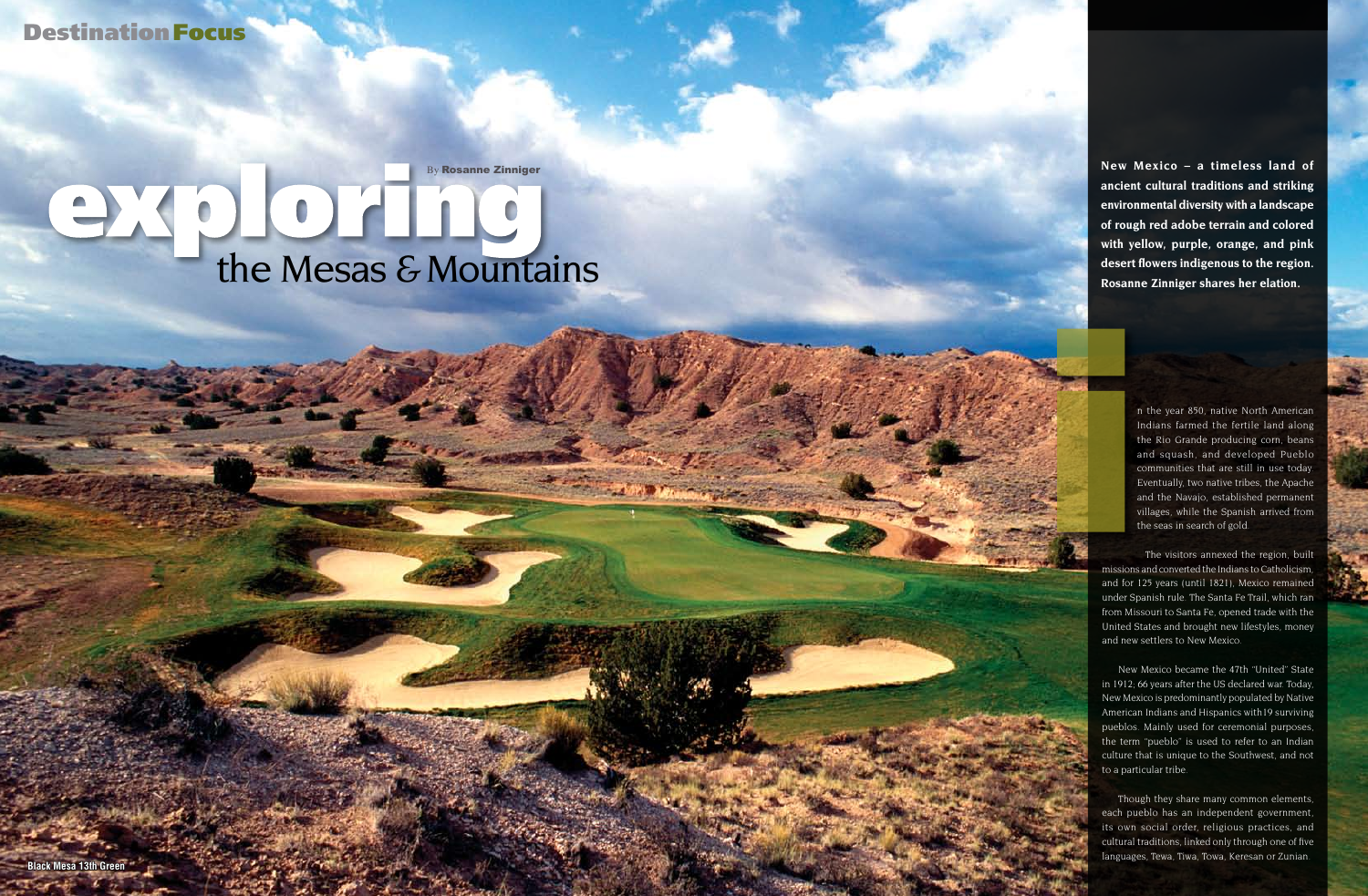These people are very proud of their heritage and continue to carry them through paintings and sculptures. Highly recommended is a visit to the Georgia-O'Keefe Museum and Art Gallery, as it has one of the most comprehensive selections representative of the region and culture.

With clear skies, an abundance of sunshine and limitless physical beauty, there is much to do here in New Mexico. With a mostly mild climate all year round at ground level and a fine wintry snow season higher up, outdoor activities are a prime focus, especially golf and skiing.

# Best of New Mexico Golf

Just 20 minutes outside of Albuquerque, the Hyatt Tamaya Resort and Spa located in the town of Bernillo (pronounced Ber-Nayo) is a great place to stay. Better still is the Twin Warriors Golf Club on site.

> Translated as "a quiet and special place", Tamaya is a small pueblo with a history dating back 1,000 years. The people have lived peacefully for many years, establishing a way of life based on agriculture. The Hyatt Tamaya reflects the everyday

aspect of their culture from al fresco courtyards and plazas, adobe-styled lobby, as well as Tamayame art and décor.

Just a short walk across the entrance to the resort is the 18-hole Twin Warriors Golf Course. This championship course is constructed

according to the natural terrain of dry washes, grassy knolls, ridges of Piñon trees, desert flowers and grasses, and set amidst arroyos and canyons.

Looking north, the Sandia Mountains (Sandia stands for watermelon) frame the fairways. The 400-acre golf course is crafted by Gary Panks and surrounded by 20 cultural sites dating back to the 13th century along the sacred butte known as Tuyuna or "Snakehead".

ew Mexico's high desert mountains are at the southernmost extension of the Rockies, a mountain range that extends all the way to Canada. Combining vast expanses of rock and scrub, the Rio Grande carves out pristine high altitude freestone creeks and rivers like the Santa Barbara, which is banked by ponderosas and aspens. For those wishing to try a hand at fly-fishing, this is it; from winter pike and cutthroat to big browns,

> The Rio Grande Gorge is a dramatic section of the old river between Taos and Santa Fe. Hundreds of clear, small snowmelt streams and rivers like Rio Embudo and the Red River feed into the Rio Grande watershed, and thus enhancing the water quality. Moth and crane fish hatches in June and

Set at an elevation of nearly 5,000 feet, the par 72 course requires consistent play and concentration. The signature par-3, 4th is 180 yards long with a dormant volcano in the background flanked by ponds, waterfalls, and a front-right bunker. This world-class golf facility also offers a double-tee practice range, carts, club rental, pitching and putting greens, 4-star dining and preferred tee times to resort guests.

While the Santa Ana Tribe Pueblo owns the Twin Warriors land, the Santa Clara Pueblo takes the 800 acres upon which the Black Mesa Golf Course irrigates one-tenth of it.

Located a half-hour north of Santa Fe, Black Mesa is pure and absent of any man-made distractions. Elevated tee boxes and course markers are distinctly patterned by arroyos.

The diversity of this par-72, 7,307-yard course challenges all levels of golfers with desert rough and sand stone rock formations with pinnacles jutting out of nowhere and everywhere at the same time. Hole 11, a par-3, ascends into a box canyon ringed with rocky terrain, however beyond a crossing fore bunker, the approach is relatively open.

The bunkering throughout the course is wonderfully varied and appears naturally crafted. Where once a water table resides



# Fly-Fishing New Mexico's Trout Streams

# **By Jennifer Hoffman**

rainbows and pretty brook trout, New Mexico is a flyfisher's paradise.

# **Rio Grande Gorge**

July and will offer a chance at bigger brown trout, while big, flashy streamers along the banks can throw up a shot at the big, aggressive but elusive pike in the winter. The easiest place to access the Rio Grande Gorge is between Velarde and Pilar, heading north from Santa Fe on Hwy 68. The east bank of the river has access points along the highway, while taking a left at Pilar on the 507 will provide some privacy from the road.

# **Rio Santa Barbara**

About an hour-and-a-half drive away from Santa Fe is a small freestone stream just southeast of Taos called Rio Santa Barbara. The cold, clear, river is not big but neither is the crowd. One gets small but opportunistic, under fished brown trout and brook trout. On a warm summer day or on a fall afternoon, a small grasshopper imitation will do it every time. The clear water makes sight fishing a pleasure; for those who favour dry flies this is an ideal river.

# **Pecos River**

The Pecos is the largest and most popular stream originating in the Sangre de Cristo Mountains and the closest to Santa Fe. While the lower portions of the river near the town of Pecos tend to get crowded with picnickers and other fly-fishers, a drive up the paved road that parallels the river toward the headwaters will yield quieter areas and smaller headwater creeks like Horse thief, Panchuela, and Jacks. Wild browns and the prized (and increasingly rare) native Rio Grande cutthroats can be found in these waters. Small, brushy areas require high-sticking and short casts. Black ants, termites and olive shrimp, as well as hoppers all work well on the Pecos.

 While New Mexico's bigger waters are along the Rio Grande and may require up to a nine-weight rod, a seven-weight will serve most fly-fishers visiting for the first time.

**For guides and equipment: The Reel Life in Santa Fe 500 Montezuma Ave, Santa Fe, NM 87501 (505) 995-8114**

With a mostly mild climate all year round at ground level and a fine wintry snow season higher up, outdoor activities are a prime focus, especially golf and skiing.

**Hyatt Regency Tamaya**



**Sandia**